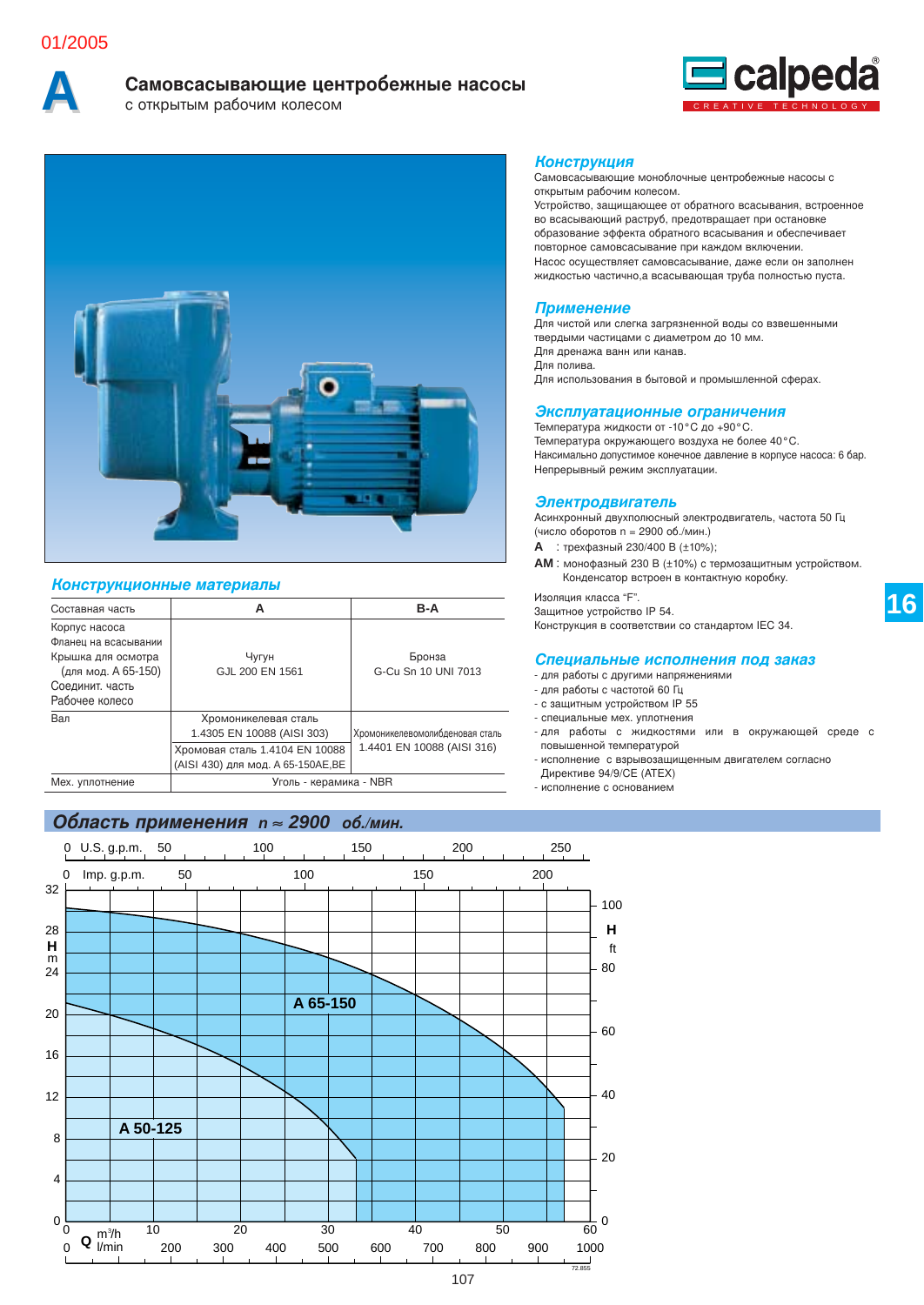



# **Тех. характеристики n ≈ 2900 об./мин.**

| $3 -$                             |     | 230 V 400 VI | 1 ~                                 | 230 V | P <sub>1</sub> |      | P <sub>2</sub> | $m^3/h$    | 6    | 9    | 12   | 15   | 18  | 21   | 24  | 27  | 30  | 33  |
|-----------------------------------|-----|--------------|-------------------------------------|-------|----------------|------|----------------|------------|------|------|------|------|-----|------|-----|-----|-----|-----|
|                                   | A   | A            |                                     | A     | kW             | kW   | HP             | Q<br>l/min | 100  | 150  | 200  | 250  | 300 | 350  | 400 | 450 | 500 | 550 |
| A 50-125CE<br><b>B-A 50-125CE</b> | 4   | 2,3          | AM 50-125CE<br>B-AM 50-125CE        | 5,8   | 1,2            | 0,75 |                |            | 13   | 12,5 | 11,5 | 10,5 | 9.5 | 8    | 6   | 4   |     |     |
| A 50-125BE<br>B-A 50-125BE        | 5   | 2,9          | AM 50-125BE<br>B-AM 50-125BE        | 7.4   | 1,6            | 1,1  | .5             | $H_m$      | 16   | 15   | 14,5 | 13,5 | 12  | 10,5 | 9   |     | 5   |     |
| A 50-125AE<br><b>B-A 50-125AE</b> | 7,5 | 4,3          | AM 50-125AE<br><b>B-AM 50-125AE</b> | 9,2   | 2,1            | .,5  | 2              |            | 19,5 | 19   | 18   | 17   | 16  | 14,5 | 13  | 11  | 9   | 6   |

| $3 -$                      | 230 V | 400 V |     | P <sub>2</sub> | $m^3/h$<br>Q | 15   | 18  | 24   | 30   | 33   | 36   | 42   | 48  | 54  | 57  |
|----------------------------|-------|-------|-----|----------------|--------------|------|-----|------|------|------|------|------|-----|-----|-----|
|                            | A     | Α     | kW  | <b>HP</b>      | l/min        | 250  | 300 | 400  | 500  | 550  | 600  | 700  | 800 | 900 | 950 |
| A 65-150CE<br>B-A 65-150CE | 9,15  | 5,3   | 2,2 | 3              |              | 17,5 | 17  | 16   | 14   | 13   | 11,5 | 9    | 6,5 |     |     |
| A 65-150BE<br>B-A 65-150BE | 11,5  | 6,6   | 3   | 4              | $H_m$        | 21,5 | 21  | 19,5 | 17,5 | 16,5 | 15,5 | 12,5 | 9,5 | 6,5 |     |
| A 65-150AE<br>B-A 65-150AE | 16,6  | 9,6   | 4   | 5,5            |              | 29   | 28  | 27   | 25,5 | 24,5 | 23,5 | 21   | 18  | 14  | 11  |

96 102

Р2 Номинальная мощность двигателя. P1 Максимальная потребляема

**H** Общая высота напора в м я мощность. B-A, B-AM = Исполнение из бронзы Допуски

согласно стандарта ISO 9906, приложение "А".

Размеры и вес







|               | kq   |
|---------------|------|
| A 50-125AE    | 29.9 |
| AM 50-125AE   | 31   |
| 50-125BE<br>A | 28   |
| AM 50-125BE   | 29,1 |
| A 50-125CE    | 26,9 |
| AM 50-125CE   | 27.8 |
|               |      |
| B-A 50-125AE  | 33,6 |
| B-AM 50-125AF | 33,6 |
| B-A 50-125BE  | 31   |
| B-AM 50-125BE | 32,6 |
| B-A 50-125CE  | 29,6 |
| B-AM 50-125CE | 30,6 |

| тип                        |     | h3  | w   | kg         |
|----------------------------|-----|-----|-----|------------|
| A 65-150CE<br>B-A 65-150CE | 543 | 242 | 279 | 46<br>47,5 |
| A 65-150BE<br>B-A 65-150BE | 595 | 260 | 324 | 54<br>55,5 |
| A 65-150AE<br>B-A 65-150AE | 595 | 260 | 324 | 58<br>59,5 |

 $\frac{16}{16}$   $\frac{1}{26}$   $\frac{147}{26}$   $\frac{150}{26}$ 190 240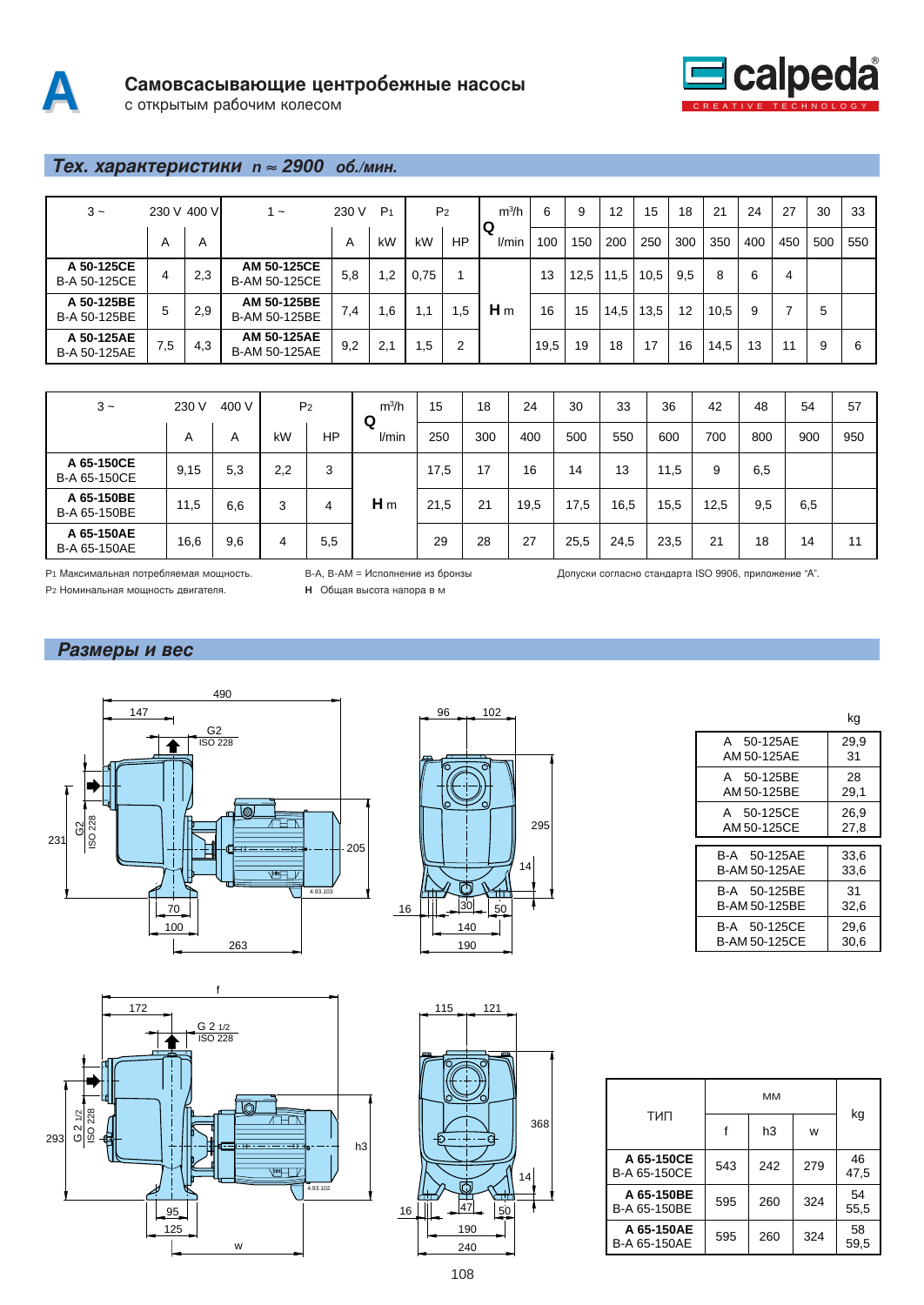



# Характеристические кривые n ≈ 2900 об./мин.